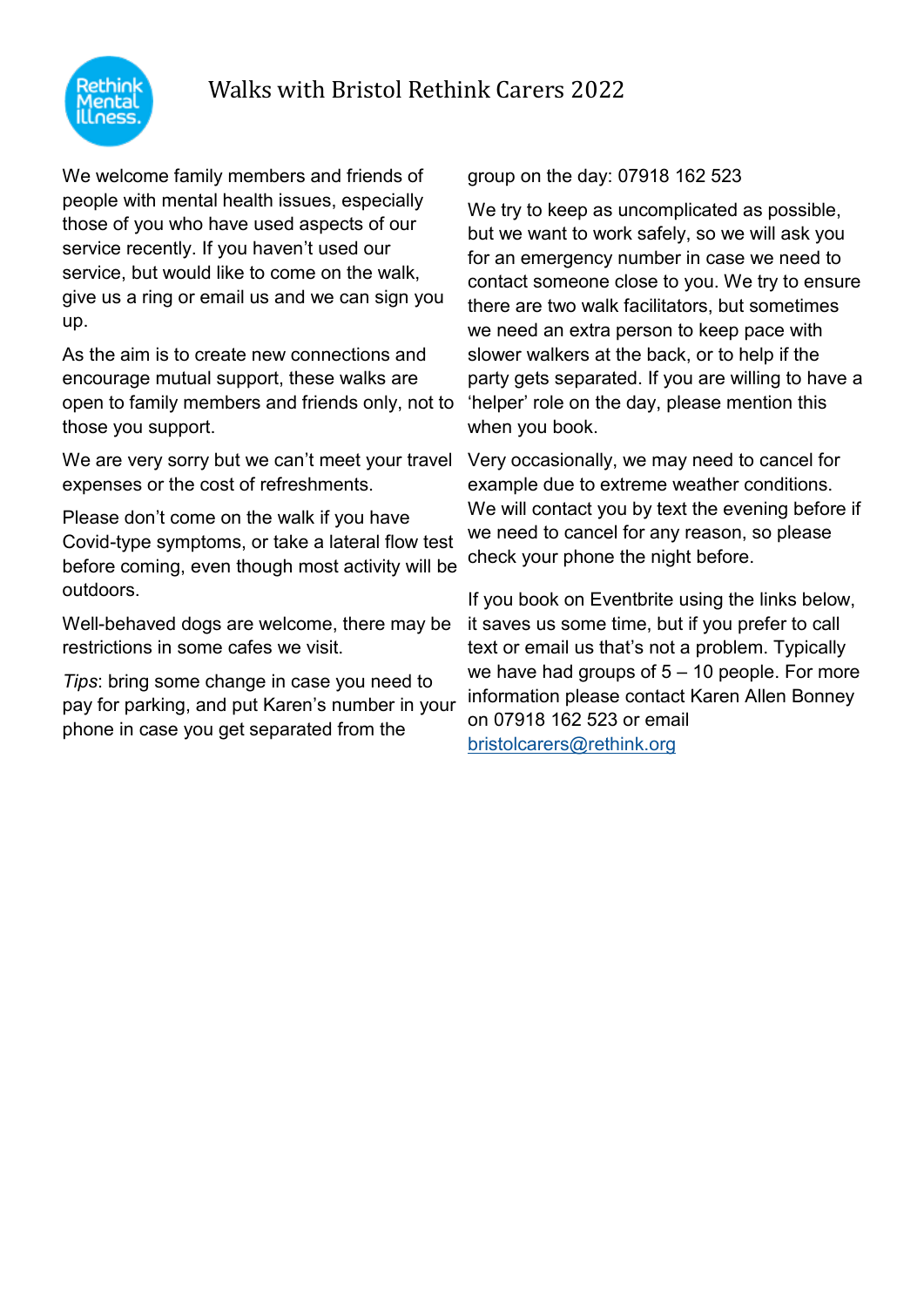#### **June: Harbourside walk and lunch in Carers week**



## **Tuesday 7th June 2022** meeting at **12pm**

Those booked in for lunch will meet at 12pm at the Pump House, Merchants Road, Hotwells, **Bristol,** BS8 4PZ (**not** the Arnolfini)

12.15pm table booked for lunch

2pm meet outside Pump House and set off for walk around harbourside (clockwise)

3.30pm Complete the walk, returning to the start point, or leave group where you want.

**Distance:** 3 miles round trip **Buses:** any to the Centre

Enjoy a sociable lunch, and/or a walk along the harbourside.

We would like to invite anyone using the Carers Service to join us for lunch on the harbourside, we have booked a table for our group and will meet much of the cost. We have to limit numbers for lunch to 15, but you are also welcome to join us for the walk at 2pm. If you only want to join us for the walk, there is no need for you to book here, just email **karen.allen@rethink.org** to let us know you plan to come, and turn up outside the Pump House at 2pm.

This is a walk in Carers Week, the theme nationally for this year is 'Make caring visible, valued and supported'.

**Book for the lunch here:** [www.eventbrite.co.uk/e/june](http://www.eventbrite.co.uk/e/june-afternoon-on-the-harbourside-in-carers-week-tickets-272230457627)-afternoon-on-the-harbourside-in-carers-week-tickets-[272230457627](http://www.eventbrite.co.uk/e/june-afternoon-on-the-harbourside-in-carers-week-tickets-272230457627)

We will prioritise lunch places for those supporting people in Bristol with significant caring roles or needs.

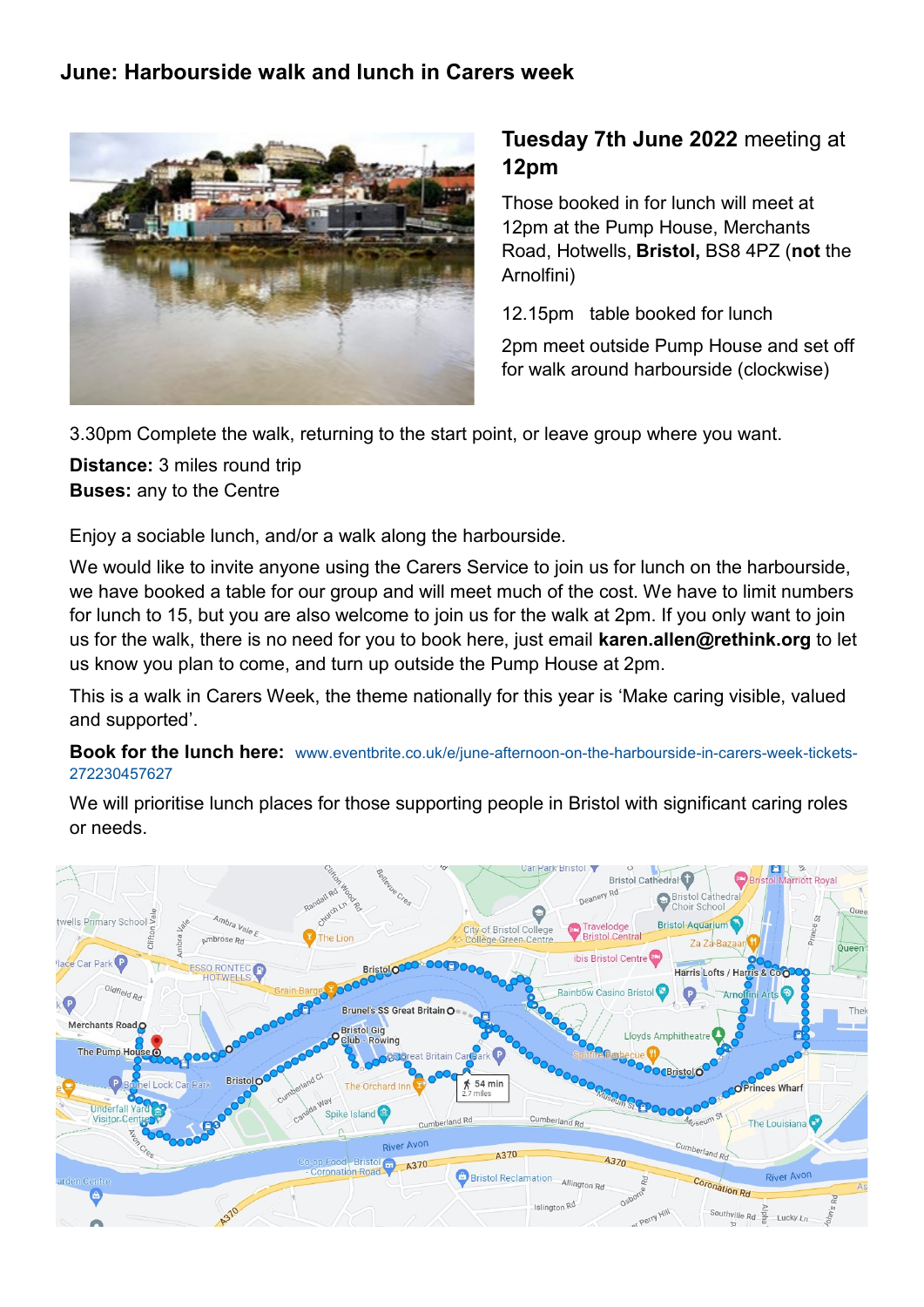### **July: Georgian healthcare & Hotwells evening walk**



## **Wednesday 13th July** meeting at **5.30pm**

We will meet at Broken Dock, Millenium Promenade [BS1 5SY](https://www.bing.com/local?lid=YN1029x3039243505638091937&id=YN1029x3039243505638091937&q=Broken+Dock+Kitchen+%26+Bar&name=Broken+Dock+Kitchen+%26+Bar&cp=51.44974899291992%7e-2.605797529220581&ppois=51.44974899291992_-2.605797529220581_Broken+Dock+Kitchen+%26) between 5.30—6pm.

6pm set off for walk

7pm Stop in Clifton for takeaway meal (Fish and Chips, Pitta & juice, or just a sandwich from the Co-op)

8.30pm Arrive back at Broken Dock

**Distance:** 2.5 miles

**Buses:** X4, X5, X6 or Shirehampton Park & Ride to Gasferry Rd, or number 8 to College Green

**Parking:** Millenium Square Car Park BS1 5LL

#### **Book here:** [https://www.eventbrite.co.uk/e/july](https://www.eventbrite.co.uk/e/july-georgian-healthcare-hotwells-evening-walk-tickets-311191501157)-georgian-healthcare-hotwells-evening-walk-tickets-311191501157

Did you know that frogs, cow's breath and even nitrous oxide were tried as cures for respiratory diseases in Georgian times? Discover the places Thomas Beddoes lived, worked and is buried and how this little known doctor tried to better the health of Bristolians, with mixed results.

An evening walk with one steep flight of steps to ascend.

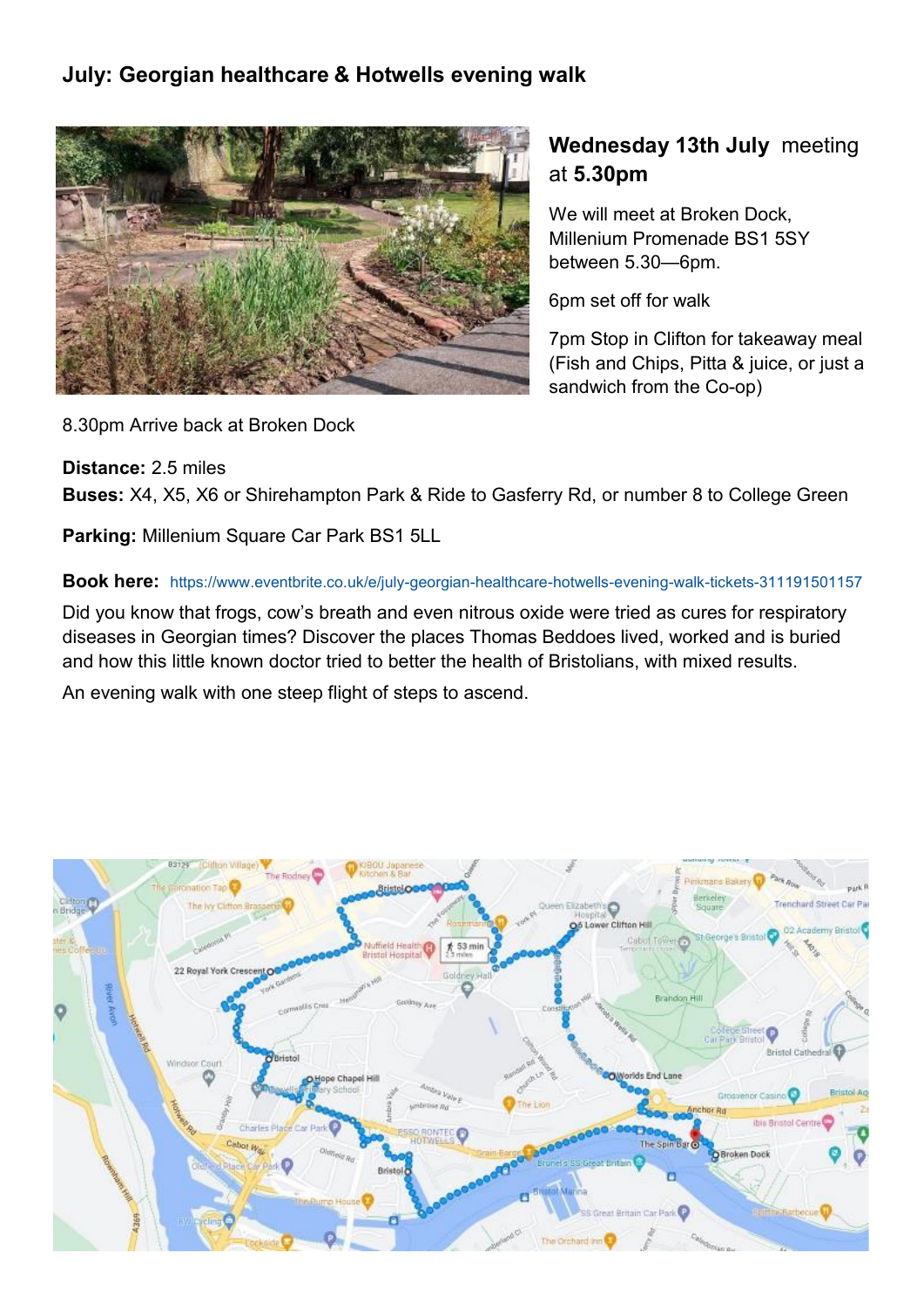### **August: Nordic Walking in Oldbury Court**



### **Tuesday 2nd August** meeting at **10.30am**

We will meet at Oldbury Court car park, BS16 2JW at 10.30 for a taster session of Nordic walking (poles supplied). This will last an hour, after which the group will decide what to do - walk to a café for coffee, or walk around the park.

10.30am Meet up 11am Nordic walk taster session for an

hour

12pm Walk around Oldbury court or coffee in Fishponds **Buses: 48 / 49** to Cross Hands (stop B), walk 8 minutes **5** to Vassal Rd, walk 4 minutes **Distance:** 2-3 miles

For more info on Nordic walking in Bristol see [https://bristolnordicwalking.co.uk/our](https://protect-eu.mimecast.com/s/J6PlC9Q6kUXLWVHEOZzS?domain=emea01.safelinks.protection.outlook.com)-walks/beginners/

#### **To book:** [www.eventbrite.co.uk/e/copy](https://www.eventbrite.co.uk/e/copy-of-february-walk-nordic-taster-and-oldbury-court-tickets-311212814907)-of-february-walk-nordic-taster-and-oldbury-court-tickets-311212814907